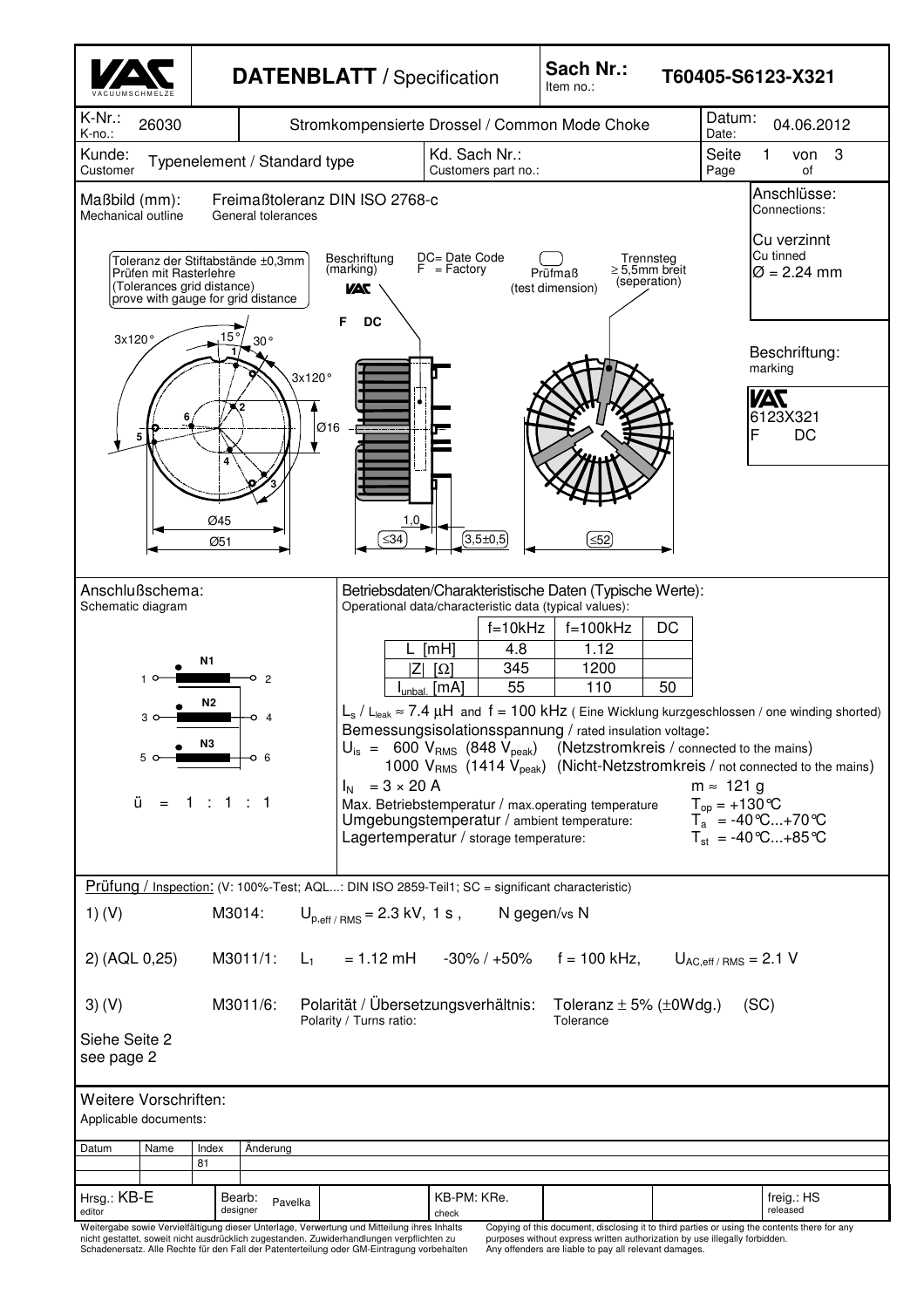|                                                                                                                                                                                                                                                                                                                                                                                                                                                                                                                                                                                        | <b>DATENBLATT</b> / Specification                                                                                                                                                |                                                                                             |                                  | Sach Nr.:<br>Item no.:                                                                                                                                                                            | T60405-S6123-X321                                                                                                                              |
|----------------------------------------------------------------------------------------------------------------------------------------------------------------------------------------------------------------------------------------------------------------------------------------------------------------------------------------------------------------------------------------------------------------------------------------------------------------------------------------------------------------------------------------------------------------------------------------|----------------------------------------------------------------------------------------------------------------------------------------------------------------------------------|---------------------------------------------------------------------------------------------|----------------------------------|---------------------------------------------------------------------------------------------------------------------------------------------------------------------------------------------------|------------------------------------------------------------------------------------------------------------------------------------------------|
| K-Nr.:<br>26030<br>$K$ -no.:                                                                                                                                                                                                                                                                                                                                                                                                                                                                                                                                                           | Stromkompensierte Drossel / Common Mode Choke                                                                                                                                    |                                                                                             |                                  |                                                                                                                                                                                                   | Datum:<br>04.06.2012<br>Date:                                                                                                                  |
| Kunde:<br>Typenelement / Standard type<br>Customer                                                                                                                                                                                                                                                                                                                                                                                                                                                                                                                                     |                                                                                                                                                                                  | Kd. Sach Nr.:<br>Seite<br>3<br>2<br>von<br>Customers part no.:<br>of<br>Page                |                                  |                                                                                                                                                                                                   |                                                                                                                                                |
| Prüfung /                                                                                                                                                                                                                                                                                                                                                                                                                                                                                                                                                                              | Inspection: (V: 100%-Test; AQL: DIN ISO 2859-Teil1; SC = significant characteristic)                                                                                             |                                                                                             |                                  |                                                                                                                                                                                                   |                                                                                                                                                |
| 4) (AQL 1/S4)                                                                                                                                                                                                                                                                                                                                                                                                                                                                                                                                                                          | M3011/5:                                                                                                                                                                         |                                                                                             |                                  | $R_{Cu1} \leq 3.25$ m $\Omega$ ; $R_{Cu2} \leq 3.25$ m $\Omega$ ; $R_{Cu3} \leq 3.25$ m $\Omega$                                                                                                  |                                                                                                                                                |
| 5) (Fix 05)                                                                                                                                                                                                                                                                                                                                                                                                                                                                                                                                                                            | M3290:                                                                                                                                                                           |                                                                                             |                                  | Lötbarkeitstest nach Abschnitt 1 / solderability test acc. to chapter 1                                                                                                                           |                                                                                                                                                |
| 6) (AQL 1/S4)<br>M3200:<br>Mechanische Prüfung / mechanical test                                                                                                                                                                                                                                                                                                                                                                                                                                                                                                                       |                                                                                                                                                                                  |                                                                                             |                                  |                                                                                                                                                                                                   |                                                                                                                                                |
| Typprüfung / Type test :<br>1) M3064:<br>Stoßspannungsprüfung / surge voltage test: N gegen/vs N<br>Einstellwerte / Settings:<br>1.2 $\mu$ s / 50 $\mu$ s<br>Impulsform (waveform),<br>$U_{P,max/peak} = 6.0$ kV<br>3 Impulse im Abstand<br>mit wechselnder Polarität<br>$t = 1s$<br>3 pulses in a cycle of<br>with changing polarity<br>2) M3014:<br>$U_{P,eff/RMS} = 2.3 \text{ kV}, \qquad t = 5 \text{ s},$<br>N gegen/vs N<br>Messungen nach Temperaturangleich der Prüflinge an Raumtemperatur<br>Measurements after temperature balance of the test samples at room temperature |                                                                                                                                                                                  |                                                                                             |                                  |                                                                                                                                                                                                   |                                                                                                                                                |
| Weitere Vorschriften:<br>Applicable documents:                                                                                                                                                                                                                                                                                                                                                                                                                                                                                                                                         |                                                                                                                                                                                  |                                                                                             |                                  |                                                                                                                                                                                                   |                                                                                                                                                |
| Parameter / Parameters::                                                                                                                                                                                                                                                                                                                                                                                                                                                                                                                                                               | Konstruiert, gefertigt und geprüft nach EN 50178 und erfüllt die Vorschriften.<br>Designed, manufactured and tested in accordance with EN 50178 and complies with the standards. |                                                                                             | N gegen/vs N                     |                                                                                                                                                                                                   |                                                                                                                                                |
| Basisisolation / Basic insulation:<br>a) Netzstromkreis / connected to the mains                                                                                                                                                                                                                                                                                                                                                                                                                                                                                                       |                                                                                                                                                                                  |                                                                                             |                                  | Verschmutzungsgrad 2 / pollution degree 2                                                                                                                                                         |                                                                                                                                                |
|                                                                                                                                                                                                                                                                                                                                                                                                                                                                                                                                                                                        | Uberspannungskategorie / overvoltage category:                                                                                                                                   |                                                                                             |                                  | Ш                                                                                                                                                                                                 |                                                                                                                                                |
|                                                                                                                                                                                                                                                                                                                                                                                                                                                                                                                                                                                        | Bemessungsisolationsspannung / rated insulation voltage:                                                                                                                         |                                                                                             |                                  | $U_{\text{is,eff}}$ / $U_{\text{is,RMS}} = 600 \text{ V}$ (848 $V_{\text{max/peak}}$ )                                                                                                            |                                                                                                                                                |
| Prüfspannung / test voltage:<br>Stoßspanng. / surge volt.age: $U_{P,max}$ / $U_{P,peak} \geq 6.0$ kV                                                                                                                                                                                                                                                                                                                                                                                                                                                                                   |                                                                                                                                                                                  | $U_{P,eff}/U_{P,RMS} \geq 1.65$ kV                                                          |                                  | Impulsform (waveform):<br>1.2 $\mu$ s / 50 $\mu$ s                                                                                                                                                |                                                                                                                                                |
|                                                                                                                                                                                                                                                                                                                                                                                                                                                                                                                                                                                        | Kriechstrecke / creepage:                                                                                                                                                        |                                                                                             | N gegen/vs $N \geq 5.5$ (3.0) mm | Isolierstoffklasse 1<br>(auf Bodenplatte)<br>(on base plate)<br>Insulation material group 1<br>$\geq$ 5.5 (3.0) mm Isolierstoffklasse 1<br>(auf Kern)<br>Insulation material group 1<br>(on core) |                                                                                                                                                |
|                                                                                                                                                                                                                                                                                                                                                                                                                                                                                                                                                                                        | Luftstrecke / clearance:                                                                                                                                                         | N gegen/vs $N \geq 5.5$ mm                                                                  |                                  |                                                                                                                                                                                                   |                                                                                                                                                |
| b) Nicht-Netzstromkreis / not connected to the mains                                                                                                                                                                                                                                                                                                                                                                                                                                                                                                                                   |                                                                                                                                                                                  |                                                                                             |                                  |                                                                                                                                                                                                   |                                                                                                                                                |
| Überspannungskategorie / overvoltage category:<br>Ш                                                                                                                                                                                                                                                                                                                                                                                                                                                                                                                                    |                                                                                                                                                                                  |                                                                                             |                                  |                                                                                                                                                                                                   |                                                                                                                                                |
| Bemessungsisolationsspannung / rated insulation voltage:                                                                                                                                                                                                                                                                                                                                                                                                                                                                                                                               |                                                                                                                                                                                  |                                                                                             |                                  | $U_{\text{is,eff}}$ / $U_{\text{is,RMS}} = 1000 \text{ V}$ (1414 $V_{\text{max/peak}}$ )                                                                                                          |                                                                                                                                                |
|                                                                                                                                                                                                                                                                                                                                                                                                                                                                                                                                                                                        | Prüfspannung / test voltage:                                                                                                                                                     | $U_{\text{P,eff}}$ / $U_{\text{P,RMS}}$ $\geq$ 2.25 kV                                      |                                  |                                                                                                                                                                                                   | 1.2 $\mu$ s / 50 $\mu$ s                                                                                                                       |
|                                                                                                                                                                                                                                                                                                                                                                                                                                                                                                                                                                                        | Stoßspanng. / surge volt.age: $U_{P,max}$ / $U_{P,peak} \geq 6.0$ kV<br>Kriechstrecke / creepage:                                                                                |                                                                                             | N gegen/to $N \geq 5.5$ (5.0) mm | Impulsform (waveform):<br>Isolierstoffklasse 1<br>Insulation material group 1                                                                                                                     | (auf Bodenplatte)<br>(on base plate)                                                                                                           |
|                                                                                                                                                                                                                                                                                                                                                                                                                                                                                                                                                                                        |                                                                                                                                                                                  |                                                                                             | $\geq 5.5(5.0)$ mm               | Isolierstoffklasse 1<br>(auf Kern)<br>Insulation material group 1<br>(on core)                                                                                                                    |                                                                                                                                                |
|                                                                                                                                                                                                                                                                                                                                                                                                                                                                                                                                                                                        | Luftstrecke / clearance:                                                                                                                                                         | N gegen/vs $N \geq 5.5$ mm                                                                  |                                  |                                                                                                                                                                                                   |                                                                                                                                                |
|                                                                                                                                                                                                                                                                                                                                                                                                                                                                                                                                                                                        |                                                                                                                                                                                  |                                                                                             |                                  | Bauelement-Träger, Draht und Isoliermaterialien / component fixture, wire and insulation materials:                                                                                               | Design: Isoliersystem gemäß UL 1446 / insulation system compliant to UL 1446: File No.: E209169 (BASF 130-1), 130 ℃<br>UL-gelistet / UL-listed |
| Hrsg.: KB-E                                                                                                                                                                                                                                                                                                                                                                                                                                                                                                                                                                            | Bearb:<br>Pavelka                                                                                                                                                                |                                                                                             | KB-PM: KRe.                      |                                                                                                                                                                                                   | freig.: HS                                                                                                                                     |
| editor                                                                                                                                                                                                                                                                                                                                                                                                                                                                                                                                                                                 | designer                                                                                                                                                                         | Weitergabe sowie Vervielfältigung dieser Unterlage, Verwertung und Mitteilung ihres Inhalts | check                            | Copying of this document, disclosing it to third parties or using the contents there for any                                                                                                      | released                                                                                                                                       |

Copying of this document, disclosing it to third parties or using the contents there for any<br>purposes without express written authorization by use illegally forbidden.<br>Any offenders are liable to pay all relevant damages.